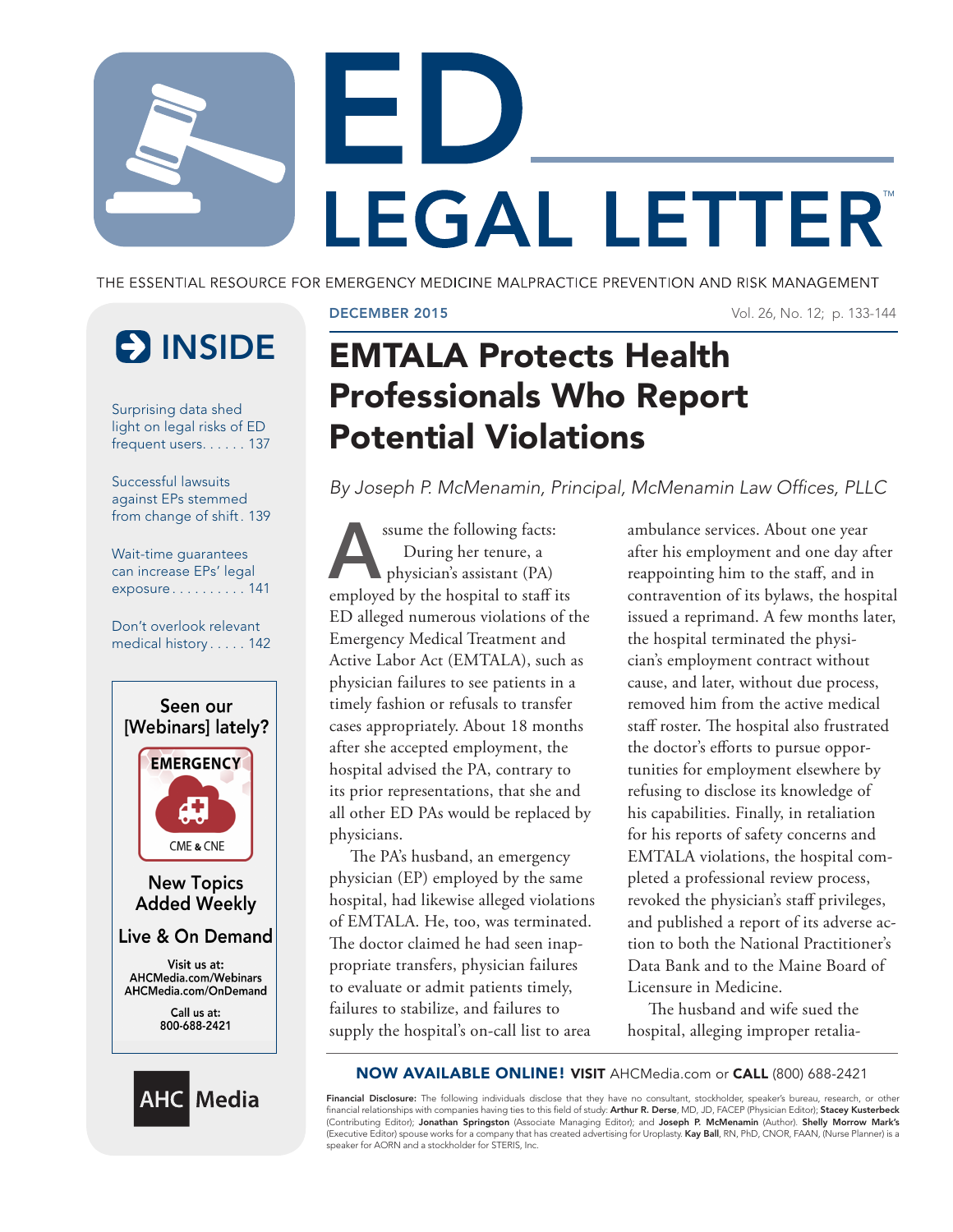

*ED Legal Letter™*, ISSN 1087-7347, is published monthly by AHC Media, LLC One Atlanta Plaza 950 East Paces Ferry Road NE, Suite 2850 Atlanta, GA 30326. Periodicals Postage Paid at Atlanta, GA 30304 and at additional mailing offices.

POSTMASTER: Send address changes to: ED Legal Letter P.O. Box 550669 Atlanta, GA 30355.

SUBSCRIBER INFORMATION: Customer Service: (800) 688-2421. customerservice@ahcmedia.com. AHCMedia.com

EDITORIAL E-MAIL ADDRESS: jonathan.springston@ahcmedia.com.

#### SUBSCRIPTION PRICES:

Print: 1 year with free *AMA PRA Category 1 CreditsTM*: \$519. Add \$19.99 for shipping & handling. Online only: 1 year (Single user) with free *AMA PRA Category 1 CreditsTM*: \$469

MULTIPLE COPIES: Discounts are available for group subscriptions, multiple copies, site-licenses or electronic distribution. For pricing information, call Tria Kreutzer at (404) 262-5482. Canada: \$529 per year plus GST. Elsewhere: \$529 per year.

Back issues: \$83. Missing issues will be fulfilled by customer service free of charge when contacted within one month of the missing issue's date. GST Registration Number: R128870672.

ACCREDITATION: AHC Media, LLC is accredited by the Accreditation Council for Continuing Medical Education to provide continuing medical education for physicians.

AHC Media, LLC designates this enduring material for a maximum of 18 *AMA PRA Category 1 Credits™*. Physicians should claim only credit commensurate with the extent of their participation in the activity. Approved by the American College of Emergency Physicians for a maximum of 18.00 hour(s) of ACEP Category I credit.

AHC Media, LLC is accredited as a provider of continuing nursing education by the American Nurses Credentialing Center's Commission on Accreditation.

This activity has been approved for 15 nursing contact hours using a 60-minute contact hour. Provider approved by the California Board of Registered Nursing, Provider #CEP14749, for 15 Contact Hours. This activity is intended for emergency physicians and nurses. It is in effect for 36 months from the date of the publication.

Opinions expressed are not necessarily those of this publication, the executive editor, or the editorial board. Mention of products or services does not constitute endorsement. Clinical, legal, tax, and other comments are offered for general guidance only; professional counsel should be sought in specific situations.

EDITORIAL/CE DIRECTOR: Lee Landenberger EXECUTIVE EDITOR: Shelly Morrow Mark ASSOCIATE MANAGING EDITOR: Jonathan Springston PHYSICIAN EDITOR: Arthur R. Derse, MD, JD, FACEP CONTRIBUTING EDITOR: Stacey Kusterbeck

Copyright© 2015 by AHC Media, LLC. All rights reserved. No part of this newsletter may be reproduced in any form or incorporated into any information-retrieval system without the written permission of the copyright owner.

tion under EMTALA. The hospital moved for summary judgment, asserting that trial was unnecessary because the undisputed facts and the law made it clear the plaintiffs could not prevail.

What should the court do?

# The Statute

Congress passed EMTALA to

**CONGRESS** 

PATIENT

PRACTICE OF

UNINSURED

PATIENTS

FROM PRIVATE

TO PUBLIC

HOSPITALS.

discourage patient dumping, the practice of transferring indigent or uninsured patients from private to public hospitals. Briefly stated, EMTALA imposes two duties upon hospitals participating in the Medicare program: 1) to provide "an appropriate medical screening examination,"1 and 2) to "stabilize" any emergency medical conditions detected by the medical staff

before transferring or discharging the patient.<sup>2</sup>

# The Whistleblower **Protections**

Congress sought to encourage healthcare professionals to report EMTALA violations by providing whistleblower protections: "A participating hospital may not penalize or take adverse action against a qualified medical person [QMP] … or a physician because the person

or physician refuses to authorize the transfer of an individual with an emergency medical condition that has not been stabilized or against any hospital employee because the employee reports a violation of a requirement of this section."

The QMP need not be a physician. The QMP may be a nurse or another provider "designated … in a document that is approved by the

governing body of

the hospital. Those health practitioners designated to perform medical screening examinations are to be identified in the hospital bylaws or in the rules and regulations governing the medical staff following governing body approval."3 EMTALA's text PASSED EMTALA TO DISCOURAGE DUMPING, THE TRANSFERRING INDIGNENT OR

seems, then, to set up two forms of protection: 1) for QMPs and doctors refusing to authorize transfers that EMTALA

makes unlawful and 2) for any hospital employee who reports any EMTLA violation. So far, only a relatively modest number of lawsuits have interpreted the whistleblower protection clause, but they do provide some helpful guidance to the student of EMTALA. Moreover, as it does in other contexts, the law analogizes from similar situations to interpret the legislative text.

In EMTALA retaliation claims specifically, the law sometimes looks to precedent from retaliation cases under the Civil Rights Act of 1964. Borrowing from those authorities,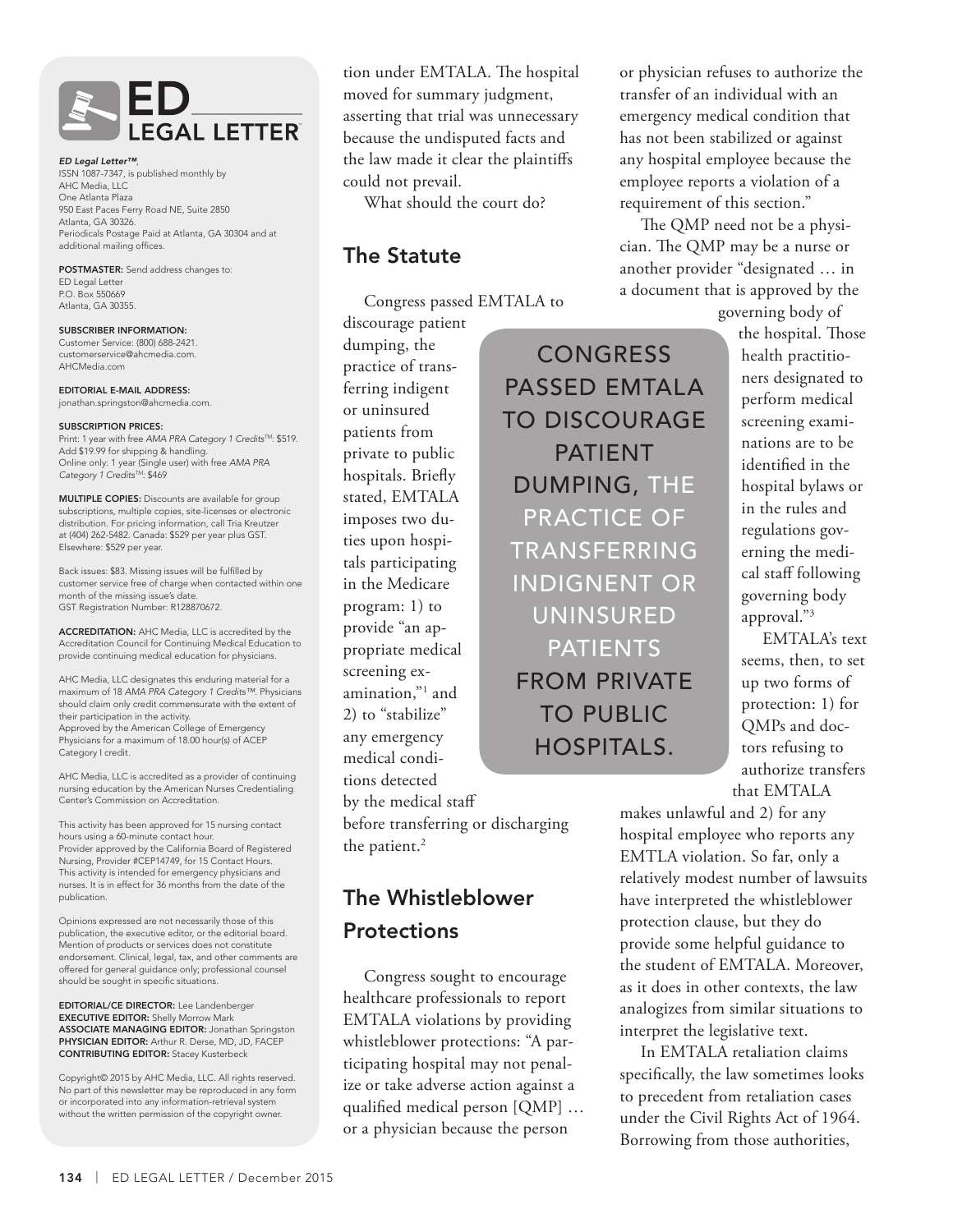courts have concluded that to establish a prima facie claim of EMTALA retaliation, a plaintiff must prove that:

1. he engaged in activity protected by EMTALA;

2. he suffered an adverse employment action at the hands of his employer; and

3. a causal connection exists between the protected activity and the employer's decision to impose the adverse employment action.<sup>4</sup>

# Applying the **Protections**

The fact pattern sketched out above is taken from a real case, still pending, probably headed for trial next summer. The defendant hospital moved for summary judgment, claiming that there was no need for trial because, even if all facts pleaded were true, there was no basis for the court to find for the plaintiffs. Its motion was denied.5 This decision does not mean that the hospital's actions were wrong, or that the plaintiffs will win. However, it does mean, according to the court, that if the facts turn out to be as the plaintiffs claim, they have stated a claim worthy of consideration on the merits, not to be short-circuited by summary judgment. In short, the EP husband and the PA wife will get their day in court.

A federal court in Massachusetts reached a similar conclusion. There, the evidence respecting the reasons why the plaintiff nurse risk manager was terminated two months after she reported the hospital's alleged EMTALA violation was disputed. The court denied summary judgment for the hospital on the plaintiff's claim that her termination was improper and that reliance on her

reported performance shortcomings was pretextual.<sup>6</sup>

The Kaplan case teaches that hospitals accused of improperly sanctioning reporters may have to defend themselves in court. But Kaplan's lessons do not end there.

After the Kaplan trial court

EMTALA SEEKS TO PREVENT IMPOSITION OF NEGATIVE CONSEQUENCES ON PHYSICIANS AND QUALIFIED MEDICAL PERSONS WHO REFUSE TO AUTHORIZE AN UNLAWFUL TRANSFER.

adopted the recommendations of the magistrate judge to deny the hospital's summary judgment motion, plaintiffs sought discovery of peer review documents privileged under Maine law. The court refused to apply the state privilege rules to the plaintiffs' federal claim, and, subject to certain restrictions, forced the hospital to produce the documents sought. The hospital asserted that it terminated the doctor and the PA not because they had blown the EMTALA whistle, but because of its "quality of care concerns" regarding them. The plaintiffs countered that this defense was a mere pretext. The court reasoned that the plaintiffs were entitled to test that defense: "For Plaintiffs to have a legitimate

opportunity to contest Defendant's contention, access to peer review records of other physicians, which records document performance issues, is essential. In fact, through its defense of Plaintiffs' claims, Defendant has enhanced the need for Plaintiffs' access to the records."7

According to the U.S. District Court, District of Maine, then, not only did the Kaplans state a claim that would ground a recovery, but they would be permitted to see sensitive documents that are otherwise sheltered from discovery and maintained confidential.

# Who Is Covered by the Whistleblower Provisions?

The first portion of EMTALA's whistleblower clause is straightforward enough: The law seeks to prevent imposition of negative consequences on physicians and QMPs who, in an effort to advance the goals of the law, refuse to authorize a transfer that EMTALA has made unlawfully. But as noted above, EM-TALA requires hospitals to provide medical screening examinations, and to stabilize those patients identified as having emergency medical conditions as defined by the law. Under the language of the statute, whistleblower protection appears to be limited to reports of refusals to improperly transfer, and not to reports of other potential EMTALA violations.

The second part of EMTALA's whistleblower protection provides protection for hospital employees reporting not just improper transfers but also any other violation of EMTALA. But the text refers solely to hospital "employees." If a physi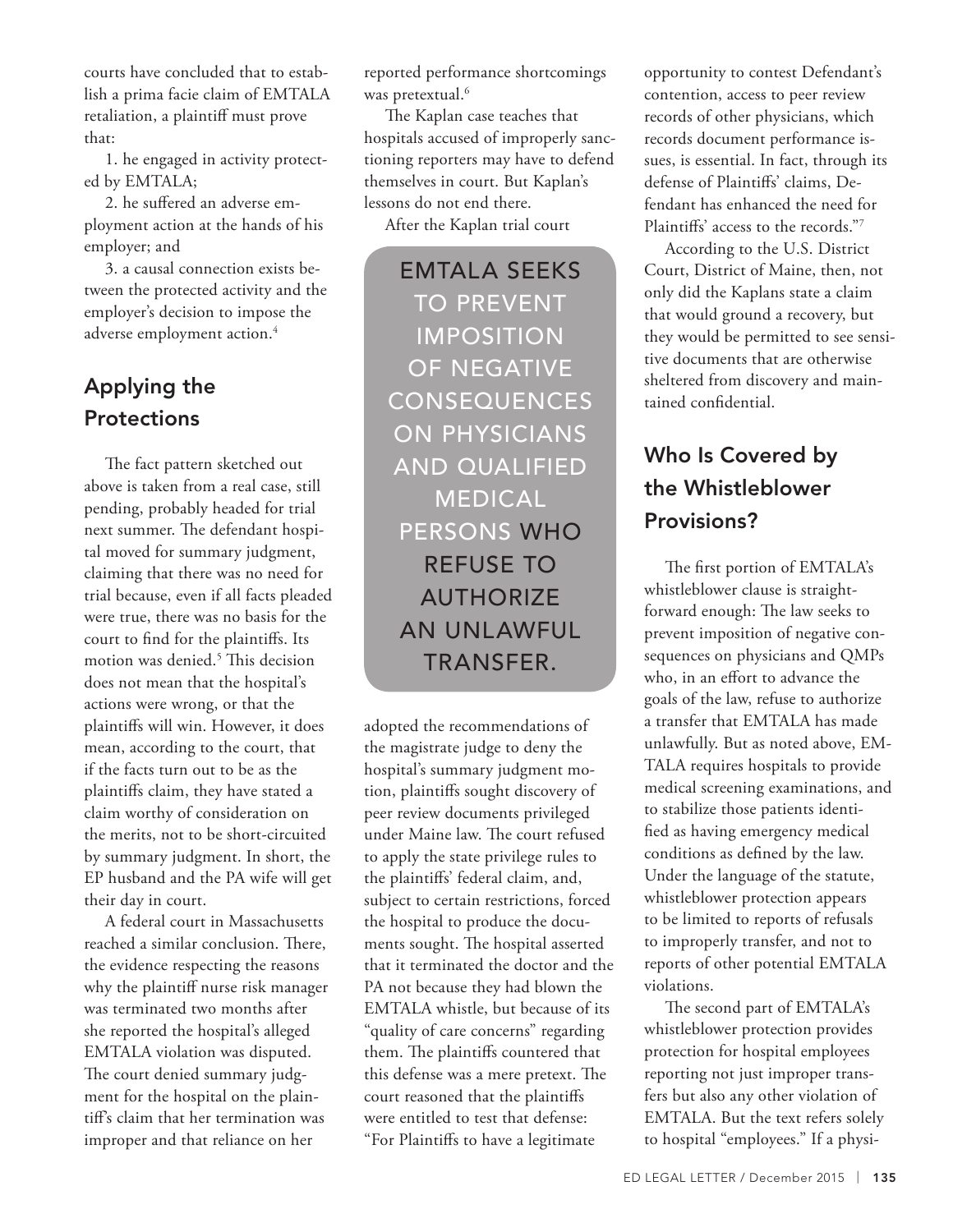cian is employed by the hospital, as so many are today, he or she can invoke this clause and either avoid being sanctioned or, if the physician is penalized in some measure for reporting, seek a remedy under the law, as the Kaplans are doing now.

However, even today, many physicians are independent. In particular, many EPs are members of groups that staff EDs as independent contractors, not as employees. Does the law not protect from sanction an independent EP who reports a violation other than an improper transfer?

Ordinarily, judges apply the "plain meaning of legislation" to the fact patterns with which they are presented. Indeed, an excellent argument can often be made that to do otherwise is to exceed the authority of the court. Given EMTALA's purpose, and a concern that to limit whistleblower protection strictly to those actors expressly identified in EMTALA would thwart congressional intent, some courts have concluded that EMTALA's whistleblower protections also extend to non-employed physicians with privileges at the hospital:

"Enforcement of the statute must … depend on those working in hospitals who are in the best position to observe and report EMTALA violations. To find that physicians with staff privileges are not employees for purposes of EMTALA's whistleblower provision would leave unprotected a group of people in an 'advantageous position' to observe and report potential violations. This would be 'demonstrably at odds' with the purpose of the statute ..."<sup>8</sup>

To be protected, in fact, the whistleblower need not even have been personally involved in the care of the patient whose care triggers the report.<sup>9</sup>

# Conclusion

EMTALA's whistleblower protections provide substantial protections for health professionals who report potential violations. The statute certainly has its flaws, not the least of which is that it creates an unfunded mandate for the care of the uninsured. Some would argue that it has

BEWARE: IN EMTALA SUITS, COURTS WILL CLOSELY **SCRUTINIZE** ADVERSE EMPLOYMENT DECISIONS, AND MAY ERR ON THE SIDE OF ALLOWING DISCRIMINATION CLAIMS TO PROCEED.

caused at least as many problems as it has solved. Be that as it may, the case law as it stands now suggests that the drafters succeeded in creating protections for those who report real or suspected violations, even reporters who are not explicitly identified in the text of EMTALA. Both hospitals and professionals should probably assume that, in the event of discrimination litigation, courts will closely scrutinize adverse employment decisions made in the wake of such reports, and may well err on the side of allowing discrimination claims to proceed.  $\blacksquare$ 

# REFERENCES

- 1. 42 USC §1395dd (a).
- 2. 42 USC §1395dd (b).
- 3. State Operations Manual, Appendix V – Interpretive Guidelines – Responsibilities of Medicare Participating Hospitals in Emergency Cases. Available at: https://www.cms.gov/Regulations-and-Guidance/Guidance/ Manuals/downloads/som107ap\_v\_ emerg.pdf. Accessed Oct. 6, 2015.
- 4. *Elkharwily v. Mayo Holding Co.*, 955 F. Supp. 2d 988, 996 (D. Minn. 2013); *O'Connor v. Jordan Hosp.*, No. 1: 10-cv-11416-MBB, 2013 U.S. Dist. LEXIS 84655, 2013 WL 3105647, at \*6 (D. Mass. 2013).
- 5. *Kaplan v. Blue Hill Mem. Hosp.*, 2014 U.S. Dist. LEXIS 167384 (D. Me. 2014).
- 6. *O'Connor v. Jordan Hosp.*, 2013 U.S. Dist. LEXIS 84655, 35 I.E.R. Cas. (BNA) 1870, 2013 WL 3105647 (D. Mass. 2013).
- 7. *Kaplan v. Blue Hill Mem. Hosp.*, 2015 U.S. Dist. LEXIS 123256 (D. Me. 2015).
- 8. *Muzaffar v. Aurora Health Care S. Lakes, Inc.*, 985 F. Supp. 2d 875, 2013 U.S. Dist. LEXIS 168813, 37 I.E.R. Cas. (BNA) 246, 2013 WL 6199233 (E.D. Wis. 2013)(citations omitted). *Accord, Zawislak v. Memorial Hermann Hospital System*, No. H-11-1335, 2011 U.S. Dist. LEXIS 123598, 2011 WL 5082422 (S.D. Tex. 2011).
- 9. *O'Connor v. Jordan Hosp.*, 2013 U.S. Dist. LEXIS 84655, 35 I.E.R. Cas. (BNA) 1870, 2013 WL 3105647 (D. Mass. 2013) (where a risk management nurse receives a report of allegedly improper transfer [of a mother of twins in premature labor] from another hospital, brings the complaint to the attention of her senior management, and prepares a selfreport to CMS, she is a "reporter" for EMTALA whistle-blowing purposes). See also, *Lopes v. Kapiolani Medical Center for Women & Children*, 410 F.Supp.2d 939, 947 (D.Haw. 2005).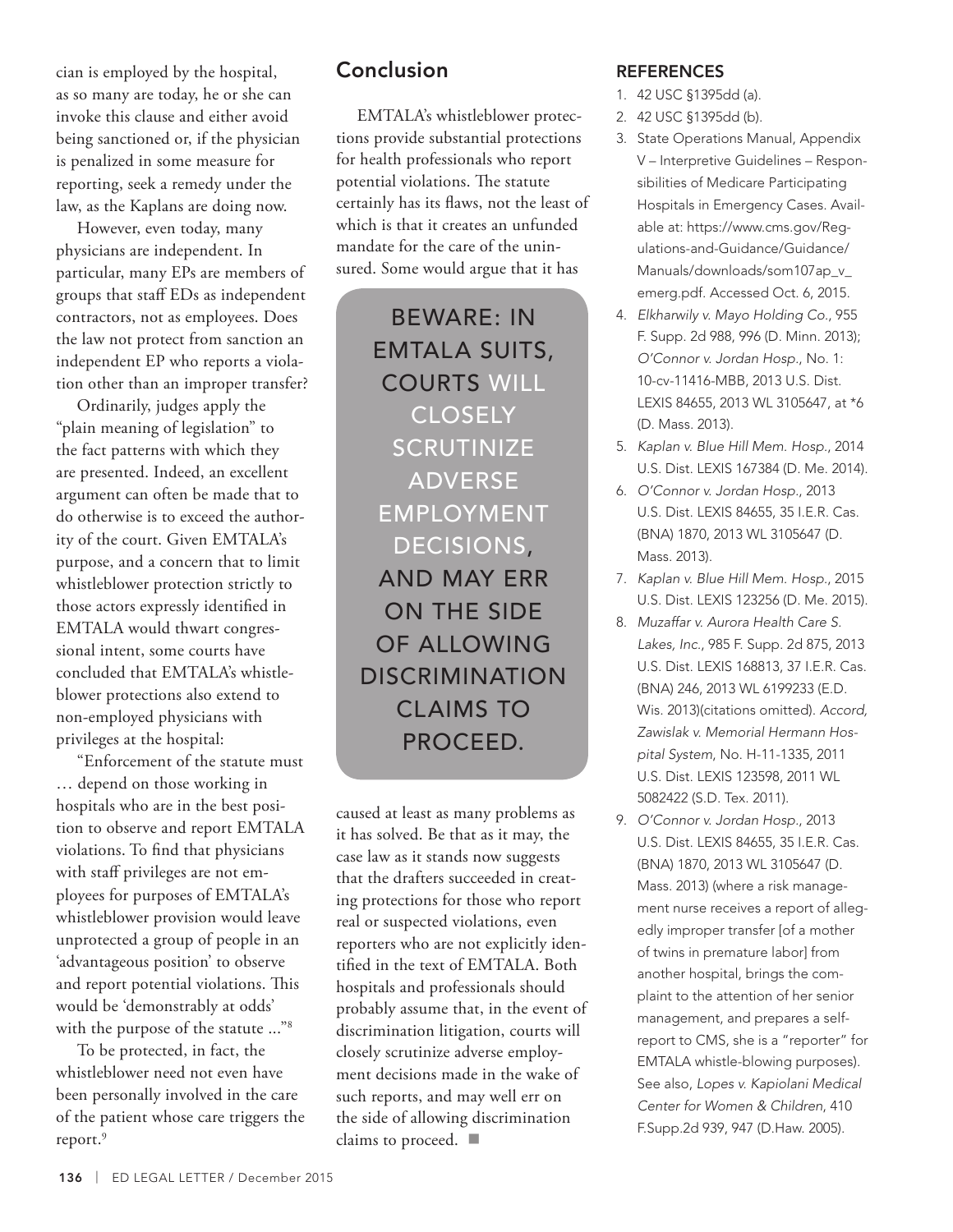# ED 'Super Users' at High Risk of Death

*Protect yourself legally by addressing patient's chief complaint*

Patients who present to EDs frequently are more than twice as likely as infrequent users to die, be hospitalized, or require other outpatient treatment, according to a recent analysis of 31 studies.<sup>1</sup>

"We feel strongly that our results highlight a need to regard frequent ED users as a high-risk patient population in the ED," says **Jessica Moe**, MD, the study's lead author and a resident in the Department of Emergency Medicine at University of Alberta in Edmonton, Canada.

Up to one in 12 ED patients is a frequent user, according to the studies analyzed by the researchers, which defined frequent users as visiting from four to 20 times a year. Some key findings:

• **As a whole, frequent ED users are a heterogeneous group of patients spanning a spectrum of clinical risk. This includes highrisk groups such as patients with chronic disease and psychiatric co-morbidities.**

"From the outset, we suspected that the aggregate evidence might show a higher risk for adverse outcomes," Moe says. "The strength of the association was larger than expected."

The data showed that frequent users experience a median 2.2-fold increased odds of mortality, 2.58 fold increased odds of admission, and 2.65-fold increased odds of outpatient visits, compared to nonfrequent users.

This challenges the view of EPs who consider frequent ED users "nuisance patients" that contribute to overcrowding and who should be deterred from the ED.

"On the contrary, our study

shows that these are patients at high risk for adverse outcomes who could potentially benefit from targeted intervention," Moe says.

She urges EPs picking up the chart of a patient who has presented frequently to the ED to pay attention to this pattern as an indicator of increased risk for mortality.

A 2011 SURVEY OF 418 **EMERGENCY** PHYSICIANS FOUND MORE THAN HALF HAD LESS EMPATHY FOR FREQUENT ED USERS, AND NEARLY THREE-**OUARTERS** BELIEVED A PROGRAM TO MANAGE FREQUENT ED USERS IS NECESSARY.

"Identifying whether this patient has needs that are currently unmet or that have been incompletely addressed, and linking them with targeted supports, might avert these adverse outcomes and thereby prevent liability risks," Moe suggests.

# Targeted Interventions Needed

In a 2011 survey of 418 EPs, 59% reported having less empathy for frequent users than other patients, and 71% believed a program to manage frequent users is necessary.2 A 2014 study found that the vast majority of so-called "superfrequent user" patients who seek care in the ED have a substance abuse addiction.3

"When we calculated how many of our patients demonstrate narcoticseeking behavior, it was much higher than we would have expected," says **Jennifer Peltzer-Jones**, PsyD, RN who led both studies. Peltzer-Jones is a clinical psychologist at Detroitbased Henry Ford Health System's Department of Emergency Medicine.

In fact, the researchers conducted the 2014 study to disprove the stigma that most frequent ED users are drug-seeking.

"Once we saw the results, we realized how much narcotic seeking does impact frequent ED use," Peltzer-Jones says.

In 2004, EPs at Henry Ford created the Community Resources for Emergency Department Overuse (CREDO) program in response to increased numbers of frequent users in the ED. Once the highest utilizers of the ED are identified, specific plans of care are developed by a multidisciplinary team. Possible interventions include linking patients to community resources and contacting outpatient providers.

"Emergency physicians need this type of assistance," Peltzer-Jones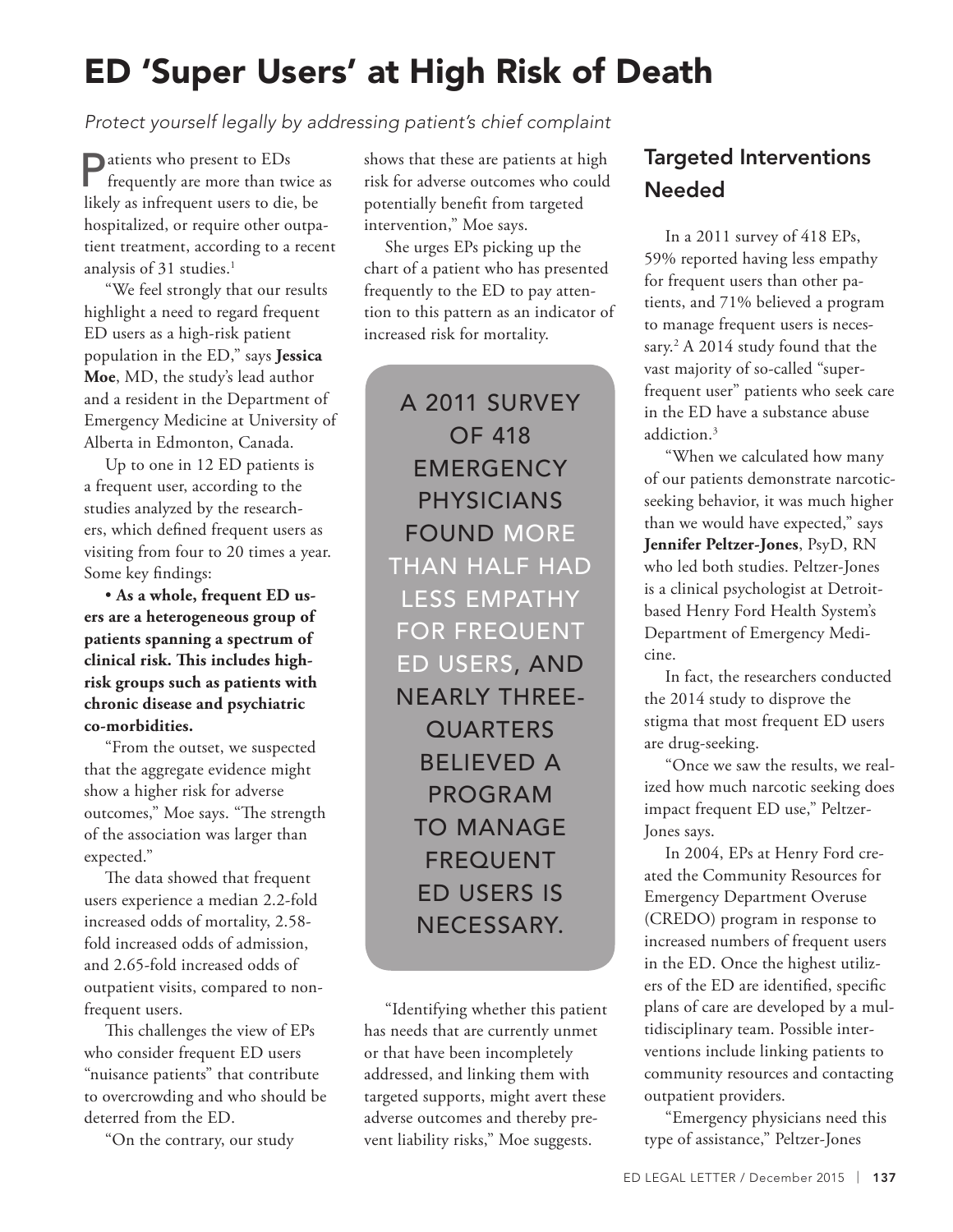emphasizes.

# Address Chief Complaint

A recent malpractice case involved a 20-year-old male who came frequently to the ED requesting pain medication for back or abdominal pain. On one ED visit, he complained of back pain and reported a history of low-grade fever.

"It turned out he had an epidural abscess, which ultimately resulted in his paralysis. He had so many frequent visits that they didn't work him up," says **Marc E. Levsky**, MD, vice chair of the board at the Walnut Creek, CA-based The Mutual Risk Retention Group. Levsky is also a fellow at PIAA, a Rockville, MDbased insurance trade association, and an EP at Marin General Hospital in Greenbrae, CA.

The plaintiff alleged that the EP failed to meet the standard of care because the patient did not have an MRI of the spine, which would have diagnosed the abscess before the patient had complications.

The defense countered that the patient's vital signs were normal at the time of the ED visit, and that the patient was instructed to follow up in two days but failed to do so until five days later. In addition, the EP documented that the patient had paraspinous tenderness, says Levsky, "which is not usually indicative of a serious etiology. It is considered a benign finding, but its presence doesn't rule out something serious."

Despite these factors in the EP's favor, the case ended up being settled.

"It was considered a high-value case because the claimant — an active young guy who is now paralyzed because of something the EP supposedly did — would be very sympathetic," Levsky explains.

The lesson for EPs, he says, is to pay more attention to frequent ED users, and to document why advanced imaging is not indicated.

Levsky believes that documentation of a frequent ED user presenting multiple times, always asking for pain medications, can help the EP defendant.

THE LESSON FOR **EMERGENCY** PHYSICIANS IS TO PAY MORE ATTENTION TO FREQUENT ED USERS, AND TO DOCUMENT WHY ADVANCED IMAGING IS NOT INDICATED.

"The boy who cried wolf is a good defense — as long as there is clear documentation for why you didn't believe imaging was necessary, and that you addressed the chief complaint," he underscores.

ED charts with sparse documentation, such as "Patient always here for pain medicine, here for same, no acute complaints," are not helpful, however.

"Those people will ultimately have a bad outcome at some point," Levsky warns. "Document an appropriate workup, no matter how many times that patient has been to your ED."

The decision as to what constitutes an appropriate workup for the patient should be made independently of the decision to give pain

medication or not, Levsky adds.

"It may be appropriate not to prescribe narcotics, but it's never appropriate to dismiss their complaints," he says.

While some state medical board complaints against EPs have involved failure to treat pain, Levsky says this is very unlikely to result in disciplinary action if the EP documents why prescribing would be riskier than not prescribing, after consulting the state's Prescription Drug Monitoring Program and finding a documented pattern of heavy use.

"That would be highly defensible," he says. "It would be very hard to find fault in that medicine."

Levsky is unaware of any cases in which an EP was sued for failing to prescribe narcotics with a documented pattern of overuse, while multiple cases have involved patients who experienced adverse outcomes from pain medications and later sued the prescribing physicians.

Some health systems post signage in their EDs stating, "We do not refill pain medications for chronic conditions."

"It's something the patient can be shown for a reason why we're declining to refill their hydrocodone," Levsky says.

Such a sign is more of a general guideline than a formal policy.

"If you elevate it to the level of a policy, then there is a liability issue if the EP doesn't follow it," Levsky says.  $\Box$ 

# **REFERENCES**

- 1. Moe J, et al. Mortality, admission rates and outpatient use among frequent users of emergency departments: A systematic review. *Emerge Med J* 2015; DOI: 10.1136/ emermed-2014-204496.
- 2. Peltzer-Jones JM, et al. Frequent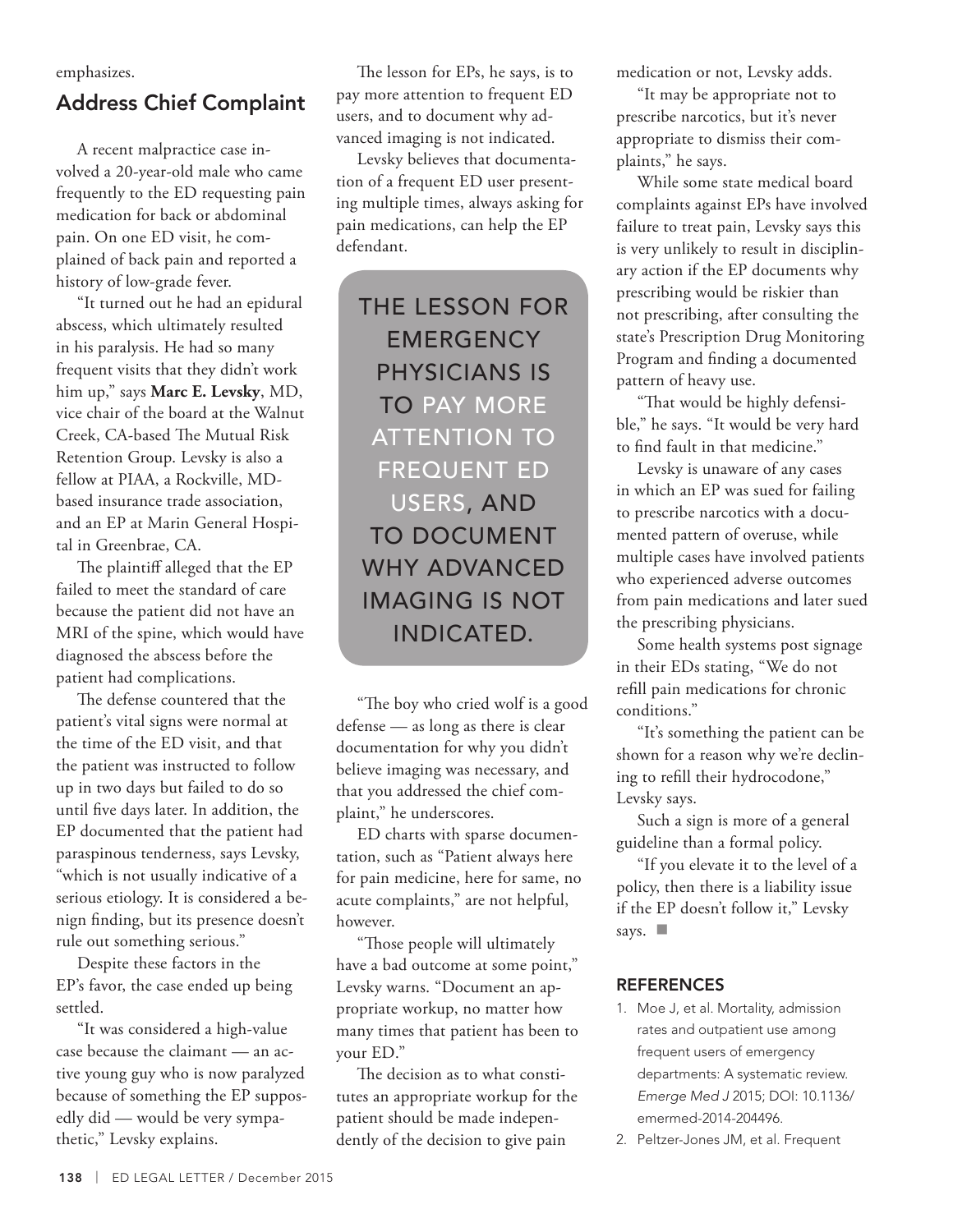emergency department users elicit negative feelings from emergency department physicians. *Acad Emerg Med* 2011;18:S91.

3. Peltzer-Jones JM, et al. Emergency department frequent users: Hold the narcotics please! *Acad Emerg Med* 2014;21:(S1).

# **SOURCES**

- Marc E. Levsky, MD, The Mutual Risk Retention Group, Walnut Creek, CA. Phone: (925) 949-0100. Fax: (925) 262-1763. E-mail: levskym@tmrrg. com.
- **Jessica Moe, MD, Department of**

Emergency Medicine, University of Alberta, Edmonton, Canada. E-mail: jessica.moe@gmail.com.

• Jennifer M. Peltzer-Jones, PsyD, RN, Staff Psychologist, Department of Emergency Medicine, Henry Ford Health System, Detroit. Phone: (313) 971-6205. E-mail: jpeltze1@hfhs.org.

# Poor Change-of-shift Communication Triggered Successful Med/Mal Suits

*Clear communication needed between the outgoing and incoming ED attending physicians*

A patient with a vascular injury<br>
was flown from a remote community hospital to a tertiary care center, which accepted her into its vascular surgery service but asked that she first be taken to the ED for further evaluation.

"By the time the patient reached the tertiary care center, almost six hours had passed since the fall that caused her injury," says **W. Ann Maggiore**, JD, an attorney at Butt Thornton & Baehr in Albuquerque, NM.

The patient arrived at the ED close to shift change and remained in the ED for another six hours before the vascular surgeon took her to the operating room. By that time, the popliteal artery had been completely transected, the gastrocnemius and soleus muscles were no longer viable, and an above-the-knee amputation was performed.

"The ED attending whose name was on the chart was named in the lawsuit, but adamantly denied that he had ever seen the patient," Maggiore says.

The attending on the incoming shift similarly denied that she had seen the patient.

"During investigation of the case, no ED attending could be identified as having seen and assessed this

patient," Maggiore says.

The first ED attending had billed for seeing the patient, but no documentation of any assessment or notification of the vascular surgery service could be located.

VITAL SIGN COMMUNICATION IN THE ACADEMIC SETTING WAS POOR AND OFTEN REQUIRED "RESCUE" COMMUNICATION BY A SENIOR RESIDENT OR ATTENDING, OR BY ONCOMING PHYSICIANS' REQUESTS FOR VITAL SIGNS.

"The vascular surgeon had gone home to sleep, expecting to be awakened when the patient arrived, but he was never notified of her arrival,"

Maggiore says.

Only the ED attending who had billed was named in the resulting malpractice lawsuit, which was settled.

Both the patient's bad outcome and the malpractice litigation could have been avoided, says Maggiore, "with clear and complete communication between the outgoing and incoming ED attending physicians."

# Information Not Conveyed

EPs failed to communicate a patient's hypotension or hypoxia in one out of seven handoffs, according to a recent study analyzing 1163 patient handoffs during 130 ED shift rounds.<sup>1</sup>

The fact that vital sign communication in the academic setting was poor and often required "rescue" communication by a senior resident or attending, or by oncoming physicians' requests for vital signs, is "notable," says **Arjun Venkatesh**, MD, MBA, MHS, the study's lead author and instructor at Yale University School of Medicine.

Venkatesh says that EPs should "recognize the patient safety risk introduced by communication errors,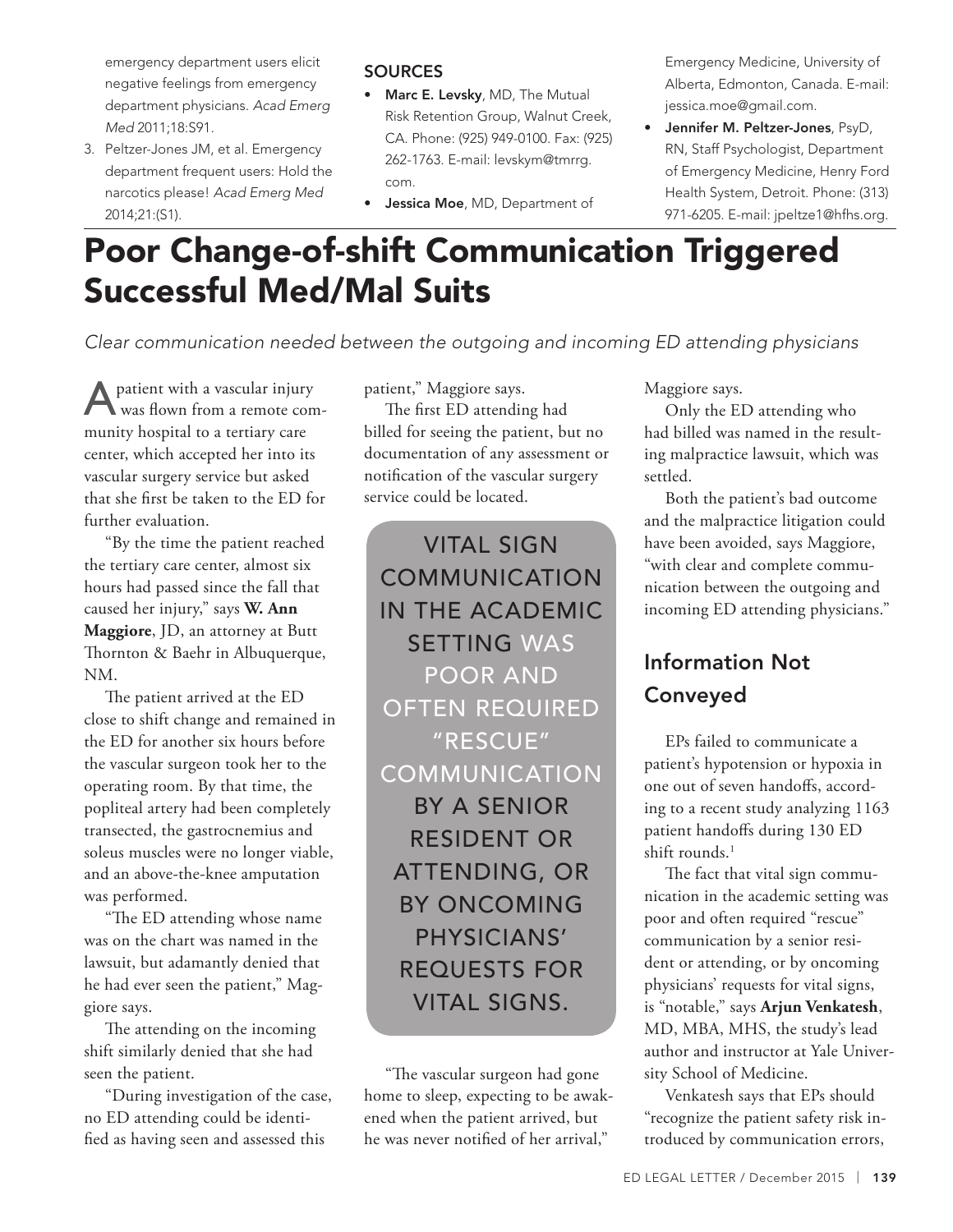and utilize systems and care transition behaviors that combat this risk."

Handoffs at change of shift are "without a doubt, a higher area of risk. Everyone accepts that," says **Michael B. Weinstock**, MD, adjunct professor of emergency medicine at The Ohio State University College of Medicine and ED chairman at Mount Carmel St. Ann's Hospital in Westerville, OH.

Weinstock contends that formalized handoff checklists are only used by "the rare EP. It's easy to say we should do it, but it is not realistic in the practice of emergency medicine."

He says malpractice cases involving handoffs are often rooted in these risk-prone scenarios:

# • **A physician assistant is caring for a patient, and the EP they are working with goes off shift.**

"The new EP might not even hear about that patient," Weinstock says. "That leaves the midlevel provider hanging out there without adequate backup."

# • **Toward the end of a shift, EPs might avoid getting "too involved" with complicated patients.**

"This is something we don't talk about, but it's the elephant in the room," Weinstock says. EPs may stop seeing patients 30 minutes before the end of their shift, and when the new EP comes on, he or she might not see the patient for an additional 15 to 30 minutes. As a result, the patient might not be seen by any EP until they have been in the ED for 45 minutes to an hour.

"When we are overly concerned about a handoff, and don't see the patient at all, then the patient isn't getting any care," Weinstock says. "This is way more dangerous than a handoff."

• **The oncoming EP doesn't perform repeat assessments.**

In one malpractice case involv-

ing an ED handoff, a 15-year-old girl who presented with right lower quadrant pain became septic and died from a ruptured ovarian cyst, which went undiagnosed. Both the oncoming and offgoing EPs were sued.

"IT IS IMPERATIVE THAT THE DEPARTING PHYSICIAN ENUMERATE WHAT HAS NOT YET BEEN DONE AND WHAT NEEDS TO BE ADDRESSED BY THE ONCOMING SHIFT."

"At change of shift, the offgoing EP didn't discuss some of the potentially life-threatening problems that had not been addressed," Weinstock says. Also, the EP did not perform a repeat abdominal exam. Weinstock says that oncoming EPs should do these two things when assuming responsibility for a patient from the previous shift:

1. Perform a focused assessment.

"Sometimes patients tell different stories to different providers," Weinstock notes. "It also allows you to see the progression of disease." He says EPs should put a note on the chart stating that they are assuming responsibility for the patient and the results of the focused assessment.

2. Inform the previous EP of the patient's test results and outcome.

This practice encourages outgoing EPs to continue evaluation of

patients at the end of their shift, Weinstock says. This is because they are confident the oncoming EP will assume responsibility for the patient.

"They won't wait to order a test because the results won't come back before the end of the shift," he explains.

**Amy E. Goganian**, Esq., an attorney at Goganian & Associates in Needham, MA, has seen cases in which the oncoming EP failed to ensure that ordered tests actually were performed, or failed to review test results that were placed during the previous shift but haven't come back yet.

"EPs should look for results themselves and note any critical values, rather than assuming the nurse or someone else will bring it to their attention," she says.

A stat MRI ordered by the outgoing EP became a central issue in one malpractice claim that named both EPs.

"The incoming EP was criticized for not aggressively following up and making sure the MRI took place as soon as possible," Goganian says.

In such cases, documentation stating that the plan was discussed with the incoming EP strengthens the outgoing EP's defense.

Incoming EPs can reduce risks by performing their own assessment after receiving the report.

"Possibly, they may pick up something that the outgoing physician did not," Goganian says. "It's not enough to rely on what your predecessor did or ordered."

If the outgoing EP is waiting for test results to determine a patient's disposition, the oncoming EP must be advised of this, "and it is critical that the departing physician chart the handoff," says **David S. Waxman**, JD, an attorney in the Chicago office of Arnstein & Lehr.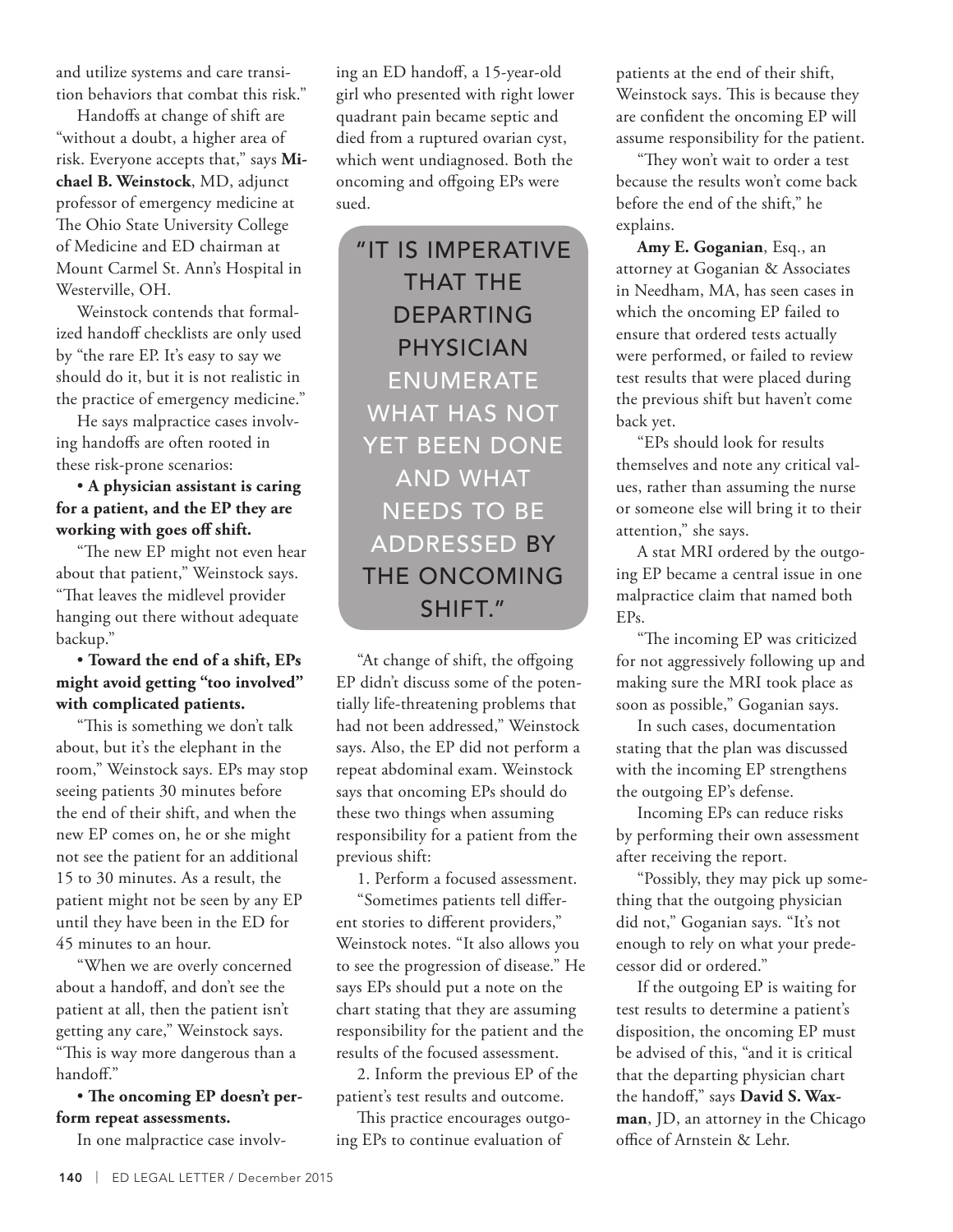Another malpractice case involved imaging ordered by the outgoing EP. The outgoing EP asked an ED nurse to have the incoming EP order the imaging; the incoming EP wrote the order as requested.

The patient was transferred to the floor after the imaging and did not return to the ED.

"In the case against the departing physician, her delegation of the order and failure to follow up on the bleed seen on the imaging comprised much of the case against her at trial," Waxman says. "The incoming physician was almost sucked into the case."

The incoming EP was dismissed only upon his showing that he did not actually take responsibility for the patient, but was merely putting the order in the system as a favor for the departing physician.

Plaintiff attorneys commonly cite the need for an offgoing EP to follow through on their own orders, Waxman notes. Often, these orders will not have been carried out by the time of shift change.

"It is imperative that the departing physician enumerate what has not yet been done and what needs to be addressed by the oncoming shift," Waxman says.  $\blacksquare$ 

### **REFERENCE**

1. Venkatesh AK, et al. Communication of vital signs at emergency department handoff: Opportunities for improvement. *Ann Emerg Med* 2015;66:125-130.

### **SOURCES**

**• Amy E. Goganian**, Esq., Goganian & Associates, Needham, MA. Phone: (781) 433-9812. Fax: (781) 433-9818. E-mail: agoganian@goganianlaw. com.

- W. Ann Maggiore, JD, Butt Thornton & Baehr PC, Albuquerque, NM. Phone: (505) 884-0777. Fax: (505) 889- 8870. E-mail: wamaggiore@btblaw. com.
- Arjun Venkatesh, MD, MBA, MHS, Yale University School of Medicine, New Haven, CT. E-mail: arjun.k.venkatesh@gmail.com.
- David S. Waxman, JD, Arnstein & Lehr, Chicago. Phone: (312) 876-7867. E-mail: DSWaxman@arnstein.com.
- Michael B. Weinstock, MD, Adjunct Professor, Department of Emergency Medicine, The Ohio State University College of Medicine, Columbus. Phone: (614) 507-6111. E-mail: mweinstock@ihainc.org.

# Experts: Wait-time Guarantees Could Get EPs Sued

*Benefits exist, but practice must be implemented carefully and thoughtfully*

EPs' liability exposure could be increased if they feel pressured to deliver on sweet-sounding promises that lead patients to believe they will receive attention quickly, warns **Lisa Schmitz Mazur**, JD, a partner in the Chicago office of McDermott Will & Emory.

Mazur names this allegation as a primary source of liability risks for EPs: That a patient was harmed because EPs reduced their attention on truly emergent patients to attend to less emergent patients so care would be delivered within the wait-time guarantee timeframe.

"While there are many potential benefits to [posted ED wait times], there seem to be just as many potential risks if this practice is not implemented in a careful and thoughtful

way," says Mazur.

# Guarantees Are "Bad Idea"

While some hospital administrators view wait-time guarantees as an effective strategy for improving ED throughput, such guarantees "are a bad idea, disconnected from the realities of emergency medicine," asserts **Mark Reiter**, MD, MBA, FAAEM, CEO of Emergency Excellence and residency director at University of Tennessee-Murfreesboro/Nashville. Reiter is also president of the American Academy of Emergency Medicine (AAEM) and authored the organization's 2014 position statement opposing ED wait-time guarantees.

According to the position statement, wait time guarantees "potentially compromise patient care by forcing emergency physicians to reduce their attention on truly emergent patients to ensure that lessemergent patients are seen within the wait time guarantee interval." (The AAEM's complete position statement can be viewed at *http://bit. ly/1LpaQEU*.)

Reiter is unaware of any malpractice cases specifically involving ED wait time guarantees.

"But I would not be surprised if some had occurred," he says. "Every day, there are EDs that fail to satisfy their internal wait time guarantees."

Some of these patients will experience poor outcomes, and delays in care could be a contributing factor.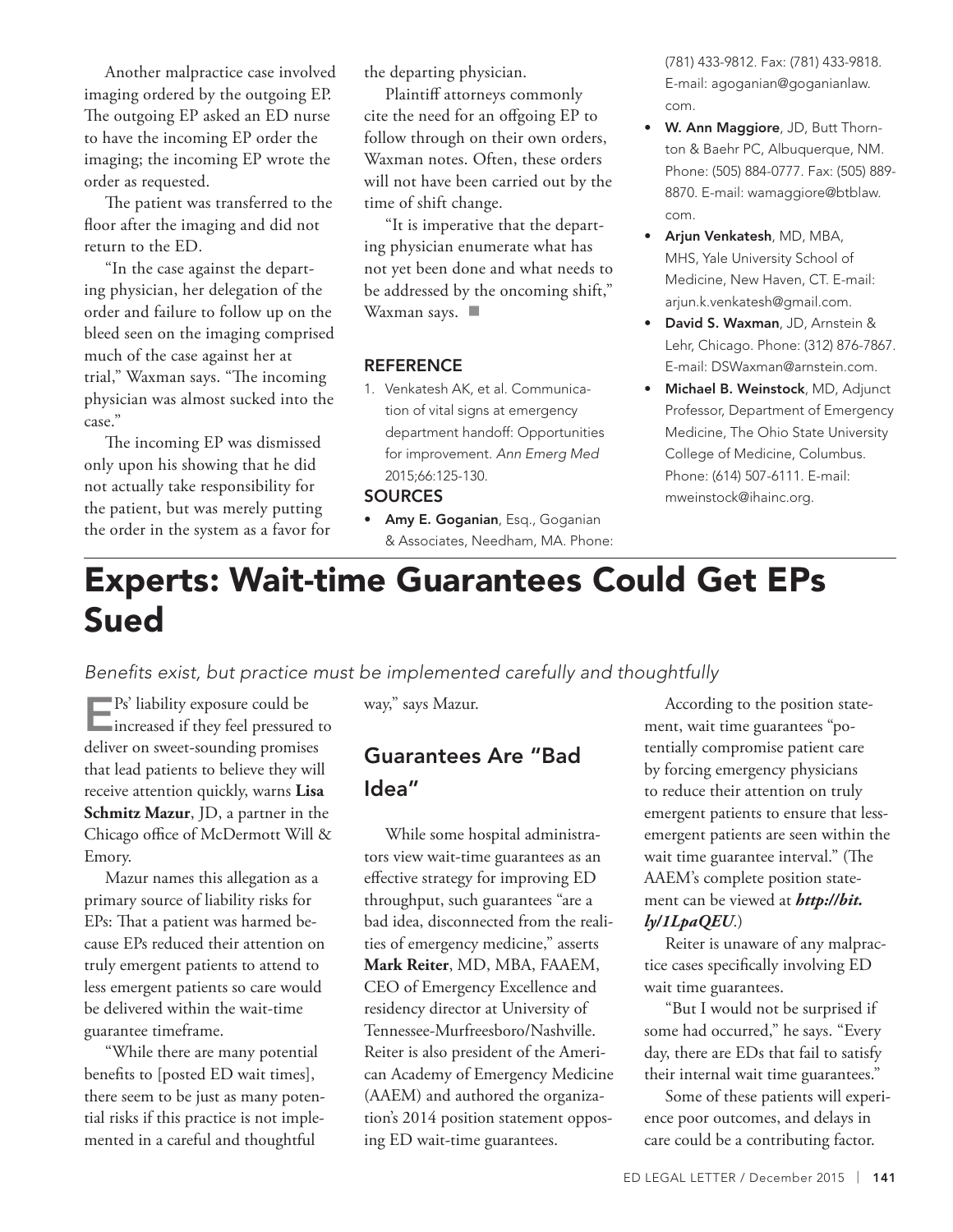Reiter says a plaintiff attorney could allege either of these things:

• That the EP did not provide enough attention to a critically ill patient, in order to satisfy a wait time guarantee on a non-emergent patient;

• That the hospital and EPs failed to ensure there was enough staffing and capacity to deliver care within their guaranteed wait time.

"Any decent EP practicing good medicine will, at times, fail to satisfy an internal wait guarantee," Reiter says. "They appropriately prioritize their time to being at the bedside of their sickest patients."

Reiter adds that wait time guarantees frustrate EPs and nurses who are held to unrealistic expectations and dissatisfy patients because the guarantees are often unmet.

"Or the system is gamed, whereby the busy physician with higher priority tasks provides only a cursory introduction to honor the guarantee, while patients continue to wait afterwards," Reiter explains.

Reiter's opinion is that EDs with wait time guarantees face higher potential liability.

"My advice to EPs working under wait guarantees would be to practice good emergency medicine," he says.

This means focusing time on the critical patients in the ED, even if that means failing to satisfy wait time guarantees on patients that are not

expected to be emergent.

**Michael Blaivas**, MD, FACEP, professor of medicine at the University of South Carolina Medical School and an EP at St. Francis Hospital in Columbus, GA, has seen plaintiff

FAILURE TO MEET POSTED WAIT TIMES MAY NOT BE A DEATH SENTENCE, BUT IT COULD RAISE QUESTIONS IN THE MIND OF A JURY ABOUT MISLEADING CLAIMS.

attorneys bring up the ED's wait time promise during malpractice litigation. However, juries won't necessarily hold this against the EP.

"If the ED is overwhelmed, waiting times can go from an expected 20 minutes or less to three hours," Blaivas notes. "Multiple sick patients present, and one among several who are waiting decompensates and arrests."

 The question then becomes whether the patient chose to come to the ED specifically because of the wait time guarantee and would have otherwise chosen a different ED. The plaintiff could strongly suggest this by simply stating, "You have all seen ads from this ED around town saying they guarantee a waiting time of less than 30 minutes."

"If there are such ads on the roads, many jurors might agree," Blaivas says. "All the defense can do is argue that it was probably never seen by the plaintiff."

An ED's failure to meet posted wait times "may not be a death sentence in a case," Blaivas adds. "But it could definitely raise questions in the mind of the jury that maybe a patient or family was misled, and someone has to be responsible." $\blacksquare$ 

# **SOURCES**

- Michael Blaivas, MD, FACEP, Professor of Medicine, University of South Carolina Medical School. E-mail: mike@blaivas.org.
- Lisa Schmitz Mazur, JD, Partner, McDermott Will & Emory, Chicago. Phone: (312) 984-3275. Fax: (312) 984- 7700. E-mail: lmazur@mwe.com.
- Mark Reiter, MD, MBA, FAAEM, CEO, Emergency Excellence, Residency Director, University of Tennessee-Murfreesboro/Nashville. President, American Academy of Emergency Medicine. E-mail: mark. reiter@yahoo.com.

# Don't Overlook Patient's Relevant Medical **History**

*Important details could make the difference between life and death*

The patient's previous medical<br>history became a central issue in a malpractice case involving a 41-year-old woman who presented to an ED with new and sudden onset of impaired focusing of her left eye.<sup>1</sup>

The triage nurse noted that the left side of the patient's mouth and her left eyelid appeared to droop, and also documented the patient's history of artificial heart-valve surgery. The patient had been prescribed warfarin but had not taken it for about a year because she could not afford the prescription. After a phone conversation with the oncall ophthalmology consultant, the patient was diagnosed with sinusitis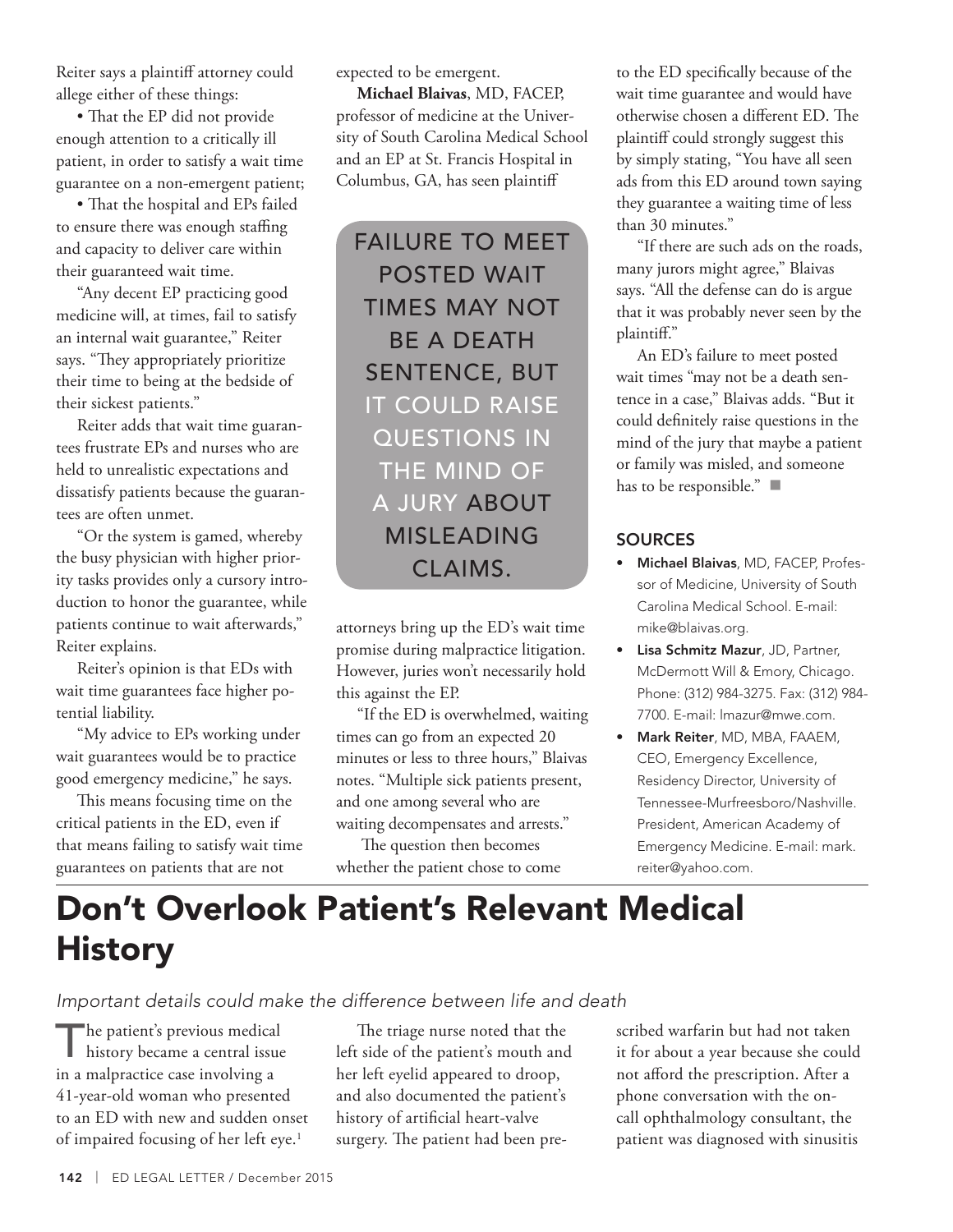and discharged home on antibiotics. A CT scan did not disclose any evidence of a stroke, but it revealed the presence of sinusitis. The patient was discharged from the ED with a diagnosis of pupil-sparing third-cranial nerve palsy, with instructions to see the ophthalmologist the following day.

After her symptoms progressed, the patient went to a different ED the following day, and was found to have sustained a mid-brainstem stroke. After a jury trial, the plaintiff received \$450,000 in economic damages and \$0 in non-economic damages.

"During the next few years, both parties appealed the case on a number of legal grounds," says **Thomas R. McLean**, MD, JD, CEO of American Medical Litigation Support Services in Shawnee, KS. These included the plaintiff's desire to obtain non-economic damages, and the defense's assertion that the patient's failure to receive follow-up care as instructed constituted contributory negligence. Ultimately, the appellate court let the jury's award and the trial court's post-judgment rulings stand.

In this case, McLean says, "the ER physician made a mistake when he ignored the patient's heart valve history and the lack of [warfarin] use. It seems likely that when he discussed the case with the ophthalmology consultant, that he did not mention these facts."

From a medical legal standpoint, says McLean, EPs should take notice of the strong defense that the medical malpractice carrier put on for this physician. However, the defense team's best efforts didn't change the fact that the case appeared to be a clear case of failure to make a proper diagnosis.

"Although the EP had an excellent legal defense team, it still could not

make the physician's error go away," McLean notes. The take-home message, according to McLean: "Always provide the standard of care to your patients, and never overlook relevant past medical history."

# Failure to Obtain Records

**Michael M. Wilson**, MD, JD, a Washington, DC-based malpractice attorney, had a case in which much of the litigation concerned the failure to obtain the patient's prior medical records from the local pediatrician. The patient was treated with doxycycline, and had a Stevens-Johnson syndrome reaction.

"The argument was that if the ED physician had taken a more complete history, she would have discerned that the patient was concerned about some mouth nodules, went in to see the pediatrician two weeks previously, was pancultured, with all cultures being negative, and had no intervening change in sexual partner," Wilson says. Therefore, the plaintiff alleged, the doxycycline would not have been prescribed if the ED physician had contacted the pediatrician's office and had the recent records faxed over.

"Even though a complete history is not required, a history that is pertinent to the chief complaint and related symptoms, and is adequate in depth, is required by the standard of care," says Wilson. While this is case-specific, where it is feasible to do so, it may be required to contact the previous treating physician and have at least the recent medical records and labs faxed over.

"Many times patients do not understand the labs or the medical issues, and the only way to obtain an adequate history is to do so by contacting the previous treating physician directly," Wilson says.

Los Angeles healthcare litigator **Damian D. Capozzola**, JD, says it is critical for EPs to take "as complete a history as possible" under the circumstances that apply to a particular ED patient.

"By definition, ED patients are more likely to be compromised in their ability to think or recall clearly," Capozzola says. If there is an adverse outcome and the patient becomes a plaintiff in a lawsuit, the plaintiff's lawyer will likely look to put the blame on the provider for not being adequately sensitive to the patient's contemporaneous inability to contribute accurately to his or her own history.

EPs must diligently document the history in the record, both for positive and negative responses, Capozzola adds.

"If a good history was taken but not documented, at trial the plaintiff will be able to paint the picture that no history or a poor history was taken, contributing to an adverse outcome," he notes.  $\blacksquare$ 

# **REFERENCE**

1. *Reeves v. Healy*, 192 Ohio App.3d 769 (2011).

# **SOURCES**

- Damian D. Capozzola, JD, The Law Offices of Damian D. Capozzola, Los Angeles, CA. Phone: (213) 533-4112. Fax: (213) 996 8304. E-mail: ddc@ ddclaw.com.
- Thomas R. McLean, MD, JD, American Medical Litigation Support Services, Shawnee, KS. Phone: (913) 526-5526. E-mail: tmclean@isp.com.
- Michael M. Wilson, MD, JD, Michael M. Wilson & Associates, Washington, DC. Phone: (202) 223-4488. Fax: (202) 280-1414. E-mail: wilson@wilsonlaw. com.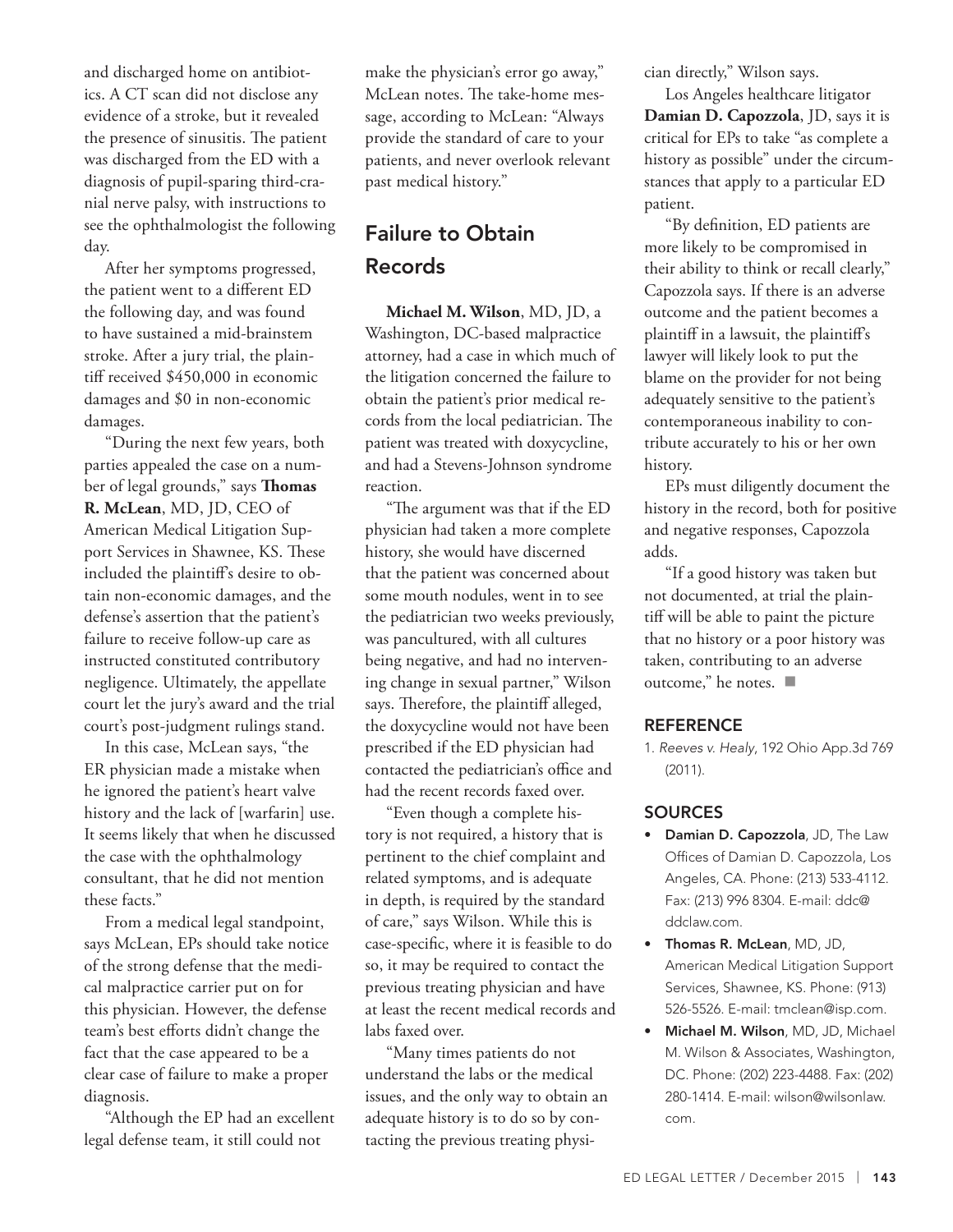

EDITORIAL ADVISORY BOARD

#### PHYSICIAN EDITOR

Arthur R. Derse, MD, JD, FACEP Director and Professor, Center for Bioethics and Medical Humanities, Institute for Health and Society, Medical College of Wisconsin, Milwaukee

#### EDITORIAL BOARD Kay Ball, RN, PhD, CNOR, FAAN Consultant/Educator, K&D Medical Inc., Lewis Center, OH

Sue A. Behrens, RN, DPN, ACNS-BC, NEA-BC, Senior Director, Ambulatory and Emergency Department, Cleveland Clinic Abu Dhabi, Abu Dhabi, United Arab Emirates

Robert A. Bitterman, MD, JD, FACEP President, Bitterman Health Law Consulting Group, Inc., Harbor Springs, MI

Kevin Klauer, DO, Chief Medical Officer, TeamHealth, Knoxville, TN

Jonathan D. Lawrence, MD, JD, FACEP Emergency Physician, St. Mary Medical Center, Long Beach, CA, Assistant Professor of Medicine, Department of Emergency Medicine, Harbor/UCLA Medical Center, Torrance, CA

William M. McDonnell, MD, JD Clinical Service Chief, Pediatric Emergency Medicine Medical Director, Emergency Department Children's Hospital & Medical Center, Omaha, NE

Larry B. Mellick, MD, MS, FAAP, FACEP Professor of Emergency Medicine, Professor of Pediatrics, Department of Emergency Medicine, Georgia Regents University, Augusta, GA

Gregory P. Moore, MD, JD Attending Physician, Emergency Medicine Residency, Madigan Army Medical Center, Tacoma, WA

Richard J. Pawl, MD, JD, FACEP Associate Professor of Emergency Medicine, Georgia Regents University, Augusta, GA

William Sullivan, DO, JD, FACEP, FCLM Director of Emergency Services, St. Margaret's Hospital, Spring Valley, IL; Clinical Instructor, Department of Emergency Medicine, Midwestern University, Downers Grove, IL; Clinical Assistant Professor, Department of Emergency Medicine, University of Illinois, Chicago; Sullivan Law Office, Frankfort, IL

Is there an article or issue you'd like posted to your website? Interested in a custom reprint? There are numerous opportunities to leverage editorial recognition to benefit your brand. Call us at (877) 652-5295 or email ahc@wrightsmedia.com to learn more.

To obtain information and pricing on group discounts, multiple copies, site-licenses, or electronic distribution please contact:

Tria Kreutzer

Phone: (800) 688-2421, ext. 5482 Email: tria.kreutzer@ahcmedia.com

To reproduce any part of AHC newsletters for educational purposes, please contact The Copyright Clearance Center for permission:

Email: info@copyright.com Website: www.copyright.com Phone: (978) 750-8400

# CME/CNE INSTRUCTIONS

To earn credit for this activity, please follow these instructions:

1. Read and study the activity, using the provided references for further research.

2. Scan the QR code to the right, or log onto **AHCMedia.com** and click on My Account. First-time users will have to register on the site using the 8-digit subscriber number printed on their mailing label, invoice, or renewal notice.

3. Pass the online tests with a score of 100%; you will be allowed to answer the questions as many times as needed to achieve a score of 100%.

4. After successfully completing the test, your browser will be automatically directed to the activity evaluation form, which you will submit online.



5. Once the completed evaluation is received, a credit letter will be emailed to you instantly.

# CME/CNE QUESTIONS

# 1. Which is true regarding frequent ED users, according to a recent analysis?

A. Frequent users have less risk of mortality compared to other ED patients because they are screened for emergencies more frequently.

B. Patients who present to EDs frequently are more than twice as likely as infrequent users to die, be hospitalized, or require other outpatient treatment.

C. Frequent users are much less likely to be hospitalized.

D. Frequent users generally do not have chronic disease or psychiatric co-morbidities.

# 2. What should oncoming EPs do to reduce legal risks at change of shift?

A. Reasonably rely on the assessment performed by the previous EP.

B. Restrict performance of a focused assessment of the patient to when if symptoms are reported to have worsened since the offgoing EP's assessment.

C. Do not chart that the EP is assuming responsibility for the patient, as this may be used as evidence.

D. Document their assumption of responsibility for the patient and the results of a focused assessment.

3. Which is true regarding waittime guarantees?

A. An ED's wait-time guarantees are generally inadmissable as evidence that an individual EP failed to meet the standard of care, as they are beyond the control of the EP.

B. Evidence that EPs were under pressure to meet wait-time guarantees strengthens the EP's defense if a bad outcome occurs. C. EPs risk exposure to allegations that a patient was harmed because of pressure to focus on less emergent patients at the expense of truly emergent patients. D. An ED's wait-time guarantees are generally inadmissible as evidence due to lack promixate of cause of harm.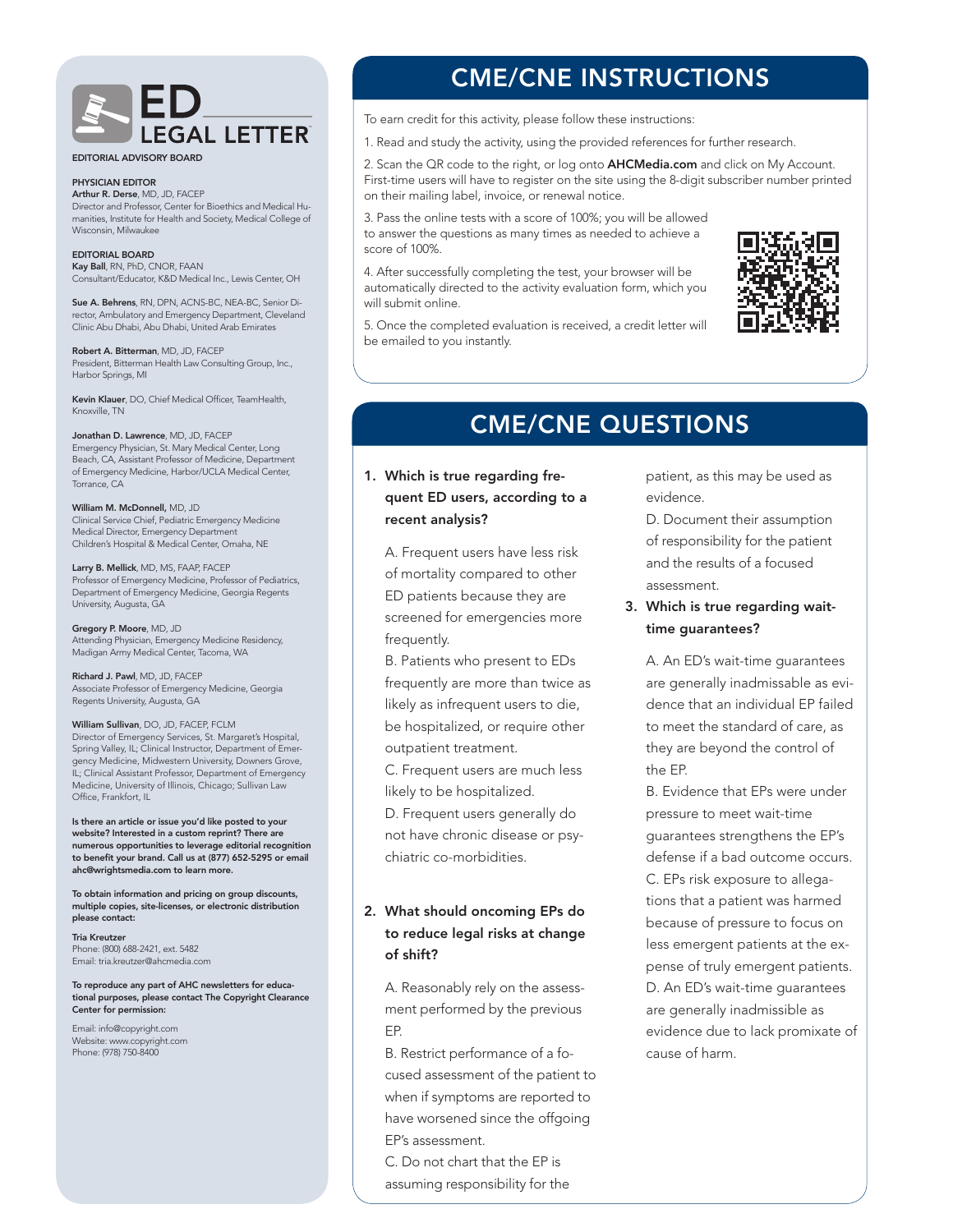# H **LEGAL LETTER** THE ESSENTIAL RESOURCE FOR EMERGENCY MEDICINE MALPRACTICE PREVENTION AND RISK MANAGEMENT

# 2015 Subject Index: Volume 26, Numbers 1-12, Pages 1-144

### *Admitting physicians*

Did ED Patient Refuse Admission? This Documentation Is Essential, 10:117- 119

# *Advertising*

Do Hospital Ads Make Promises the ED Can't Keep?, 8:85-88

# *Boarding*

Bad Outcome in 'Boarded' ED Patient? Reduce Likelihood of EP's Liability, 10:114-116

# *Change of shift*

What Did Transferring EP Tell Receiving EP? If Bad Outcome Occurs, Stories May Differ, 9:104-105

# *Communication*

- Patient 'Bounced Back' to Your ED? It's an Opportunity to Stop Bad Outcome, Lawsuit, 9:106-107
- Poor Change-of-shift Communication Triggered Successful Med/Mal Suits, 12:138-139
- Simple Communication Practices Can Prevent Some ED Claims: Angry Patients Sometimes Just Want Answers, 2:17-18
- Report: Teamwork Is 'Huge Problem in ED Setting', 11:121-123

### *Complaint management*

New Ruling on NPDB Reporting Requirements Affects ED Programs for Early Resolution of Potential Claims, 2:18-20

State Medical Board Complaint Can



*Consultants*

"If the EP Had Only Told Me, I Would Have …" When Consultant Says This, Can You Prove Otherwise?, 5:56-58

# *Defense strategies*

- Could EP Defendant Be Held to Inappropriate Standard of Care?, 5:54-56
- Help Defense Attorney to Attack Credibility of Plaintiff's Expert Witness, 6:67-69
- Here Are Plaintiff Attorneys' Toughest Deposition Questions for Emergency Physicians, 3:29-32
- How Can Emergency Physician Counter Patient's Claim that Exam Was Rushed?, 7:80-81
- It's Not Enough to Prove Standard of Care Was Reached, 6:61-63
- Less-than-honest Responses? Too-loose Lips? These Actions Complicate EP's Malpractice Defense, 3:28-29
- Should EP Defendant Reject Malpractice Attorney Assigned By Carrier?, 6:69-70
- Will EPs Be Dismissed or Get 'Stuck' in the Claim? These Are Determining Factors, 4:42-43
- Without Rationale in Chart, Defense of Discharge Claims Becomes Complicated, Experts Say, 6:64-65

# *Defensive medicine*

Defensive Medicine Can Complicate Emergency Physician's Defense, 2:20- 22

### *Diagnostic tests*

- Classic Heavy Hitters: Tricky Diagnoses That Recurrently Lead to Large Malpractice Payouts, 1:1-5
- Diagnostic Tests and Disposition Decisions, 7:83

### *Discharge*

- Did Patient Deteriorate After Discharge? Suit May Allege Failure to Get a Consult, 9:101-102
- Is ED Discharge Followed by Sudden Death? Plaintiff's Attorneys Will Be Interested, 9:102-104
- Simple Actions Before Discharge Can Prevent Some ED Claims, 7:77-79

### *Documentation*

- Clear Documentation of EP's Thought Process Makes Malpractice Suit Unappealing to Plaintiff Attorneys, 5:58-59
- Don't Assume AMA Form Will Get EP Off the Hook Legally, 8:93-95
- Is EP 'Over-documenting' with EMRs? Malpractice Defense Will Be Difficult, 10:112-114
- Missing Documentation on Evolving High-risk Conditions? It Will Complicate Defense of Medical/Malpractice Suit, 3:34-35
- Surprising New Data on Closed ED Claims: Incomplete Assessments Are Factor in Many Med/Mal Suits (Pages 49-51), 5:49-51
- This Documentation Can Strengthen the Defense of ED Wound Care Claims, 6:70-71
- This Documentation in ED Chart Got EP Dismissed from Med/Mal Suit, 9:100-101
- Unique Legal Risks Posed by ED